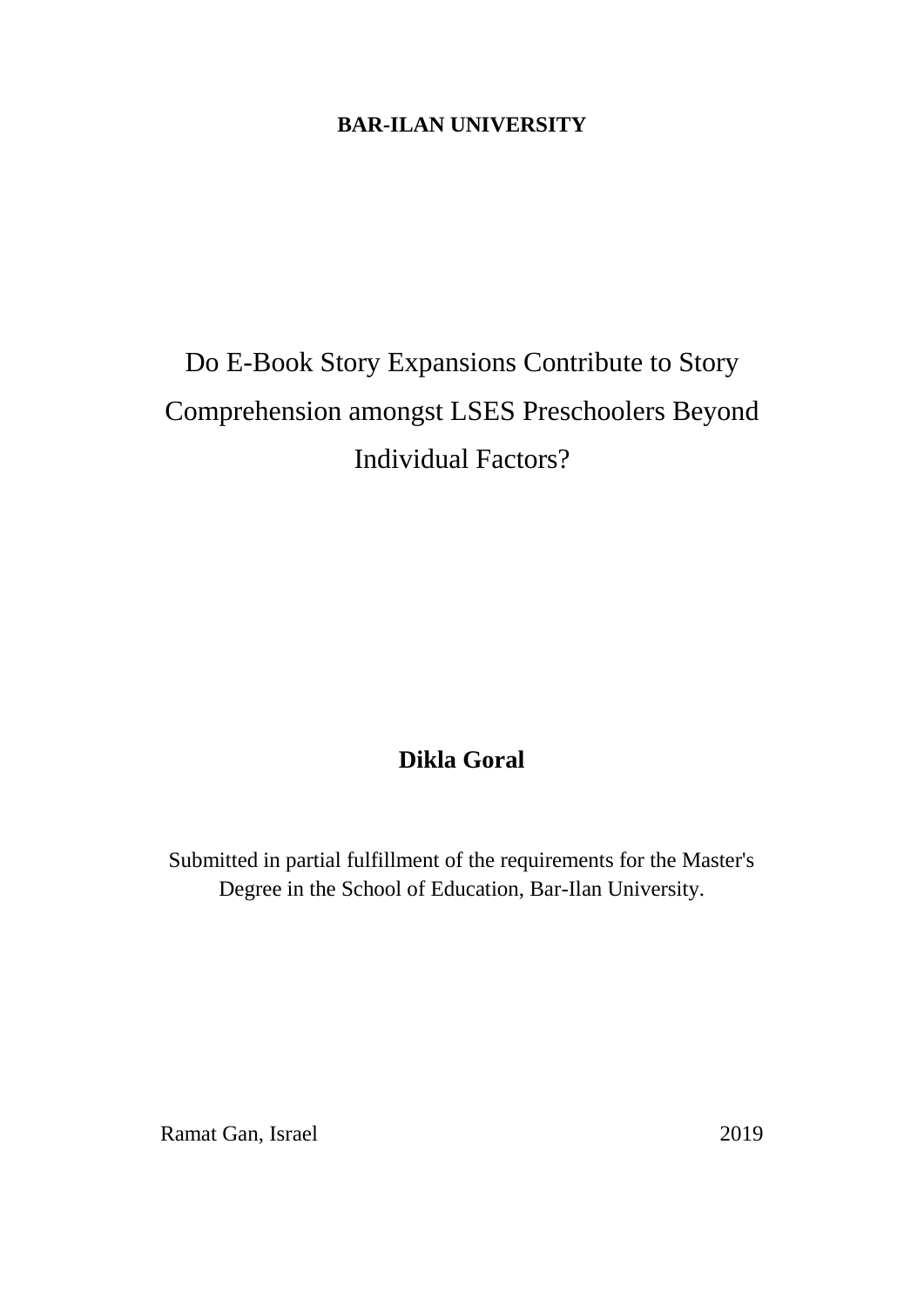## **Abstract**

Recent studies have shown that the use of properly designed electronic books (e-books) can help advance children's language and literacy development, even at the preschool age. Language development, listening comprehension, and story comprehension at a young age are important skills that serve as a solid basis for the acquisition of later reading and comprehension. One way that e-books can support story comprehension is through the expansion function, which to a certain extent, parallels the expansions provided by an adult during shared reading of a print book. We have evidence that young children can understand the content of a story in an e-book fairly well. At the same time, young children show significant variability in their levels of oral language and story comprehension. The central assumption in this work was that children's individual differences (initial levels, age, gender) can impact upon their progress in listening comprehension of a story. Further, we suspect that the support of story expansions in an e-book will benefit all the children, and will contribute more than individual differences. As such, two questions are raised in this study: (a) How much will children's individual differences -- including initial language level, age, and gender -- contribute to the child's progress in understanding and reconstructing a story following its reading in an e-book with the support of story expansions? (b) Will the contribution of the story expansions advance children's story comprehension beyond the individual measures?

Participants in the study were 69 children (5-6-year-olds) from a low socioeconomic status, who attended three kindergartens. In each kindergarten, children were randomly divided into the intervention (32 children) and control groups (37 children). Pretests were conducted in the first phase, included a general vocabulary measurement (PPVT) and Kaufman's test of opposites for each child. Additionally, following a single reading of the e-book without any expansions, children were tested on story reconstruction and a closed test of comprehension. The second phase included an intervention with four sessions of reading the e-book separated by one to three days. The intervention group read the book with expansions while the control group read the book uninterrupted, without any expansions. Last phase included story reconstruction and a closed test of comprehension. We hypothesized that: (1) A positive relation would be found between the child's age and vocabulary level, score on the opposites test, story comprehension, and story reconstruction prior to the intervention. That is, we expected that older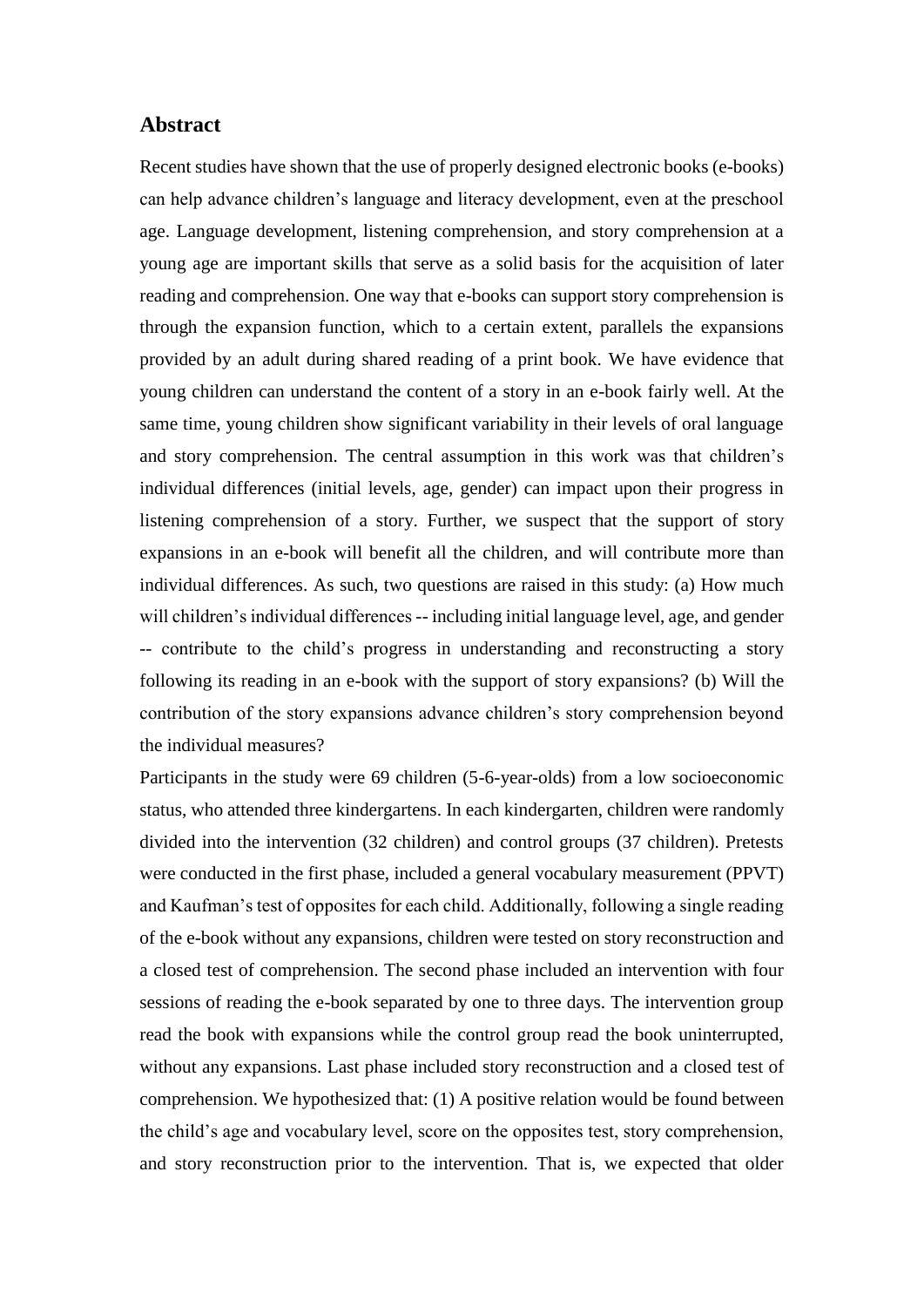children would have higher scores on the pretests. Additionally, we expected that girls would have higher scores on the pretests compared to boys; (2) Significant differences would emerge in story comprehension and reconstruction based on group (intervention, control) and time (pretest, posttest), with children in the intervention group advancing more than those in the control group; (3) Age, gender, pretest vocabulary level, pretest opposites score, and being in the intervention group would have a significant contribution to the explanation of progress in story comprehension and story reconstruction, beyond pretest score (story comprehension, story reconstruction). We expected a positive relation between each of the initial measures (age, gender, vocabulary level, opposites level) and progress in story comprehension and reconstruction, and a positive relation between the intervention group and level of progress; (4) Compared to the control group, we also expected children in the intervention group to have higher level of progress in story comprehension and reconstruction. Similarly, we expected that children in the intervention group with higher initial levels would progress more compared to other children.

Analyses were conducted controlling for the child's pretest level of story comprehension and story reconstruction. These hypotheses were partially supported. Regarding the first hypothesis, we found that at pretest, child's age was positively related with Kaufman's test of opposites. In contrast with our expectation, no relation was found between the child's age and the child's vocabulary level, story comprehension, or story reconstruction. In addition, no relation was found between child's gender and any of the pretest measures: vocabulary level, opposites, story comprehension, and story reconstruction. In terms of the second hypothesis, we found that children who read with the expansions progressed to the same degree as children from the control group who read without the expansions. A negative relation was found between pretest scores in story comprehension and reconstruction and the level of progress in these measures. That is, the lower the pretest scores, the greater the level of progress, and vice-versa. This analysis reveals that the weaker children made greater progress. It should be noted that this was found in both the intervention and the control groups. Regarding the third hypothesis, we found that progress in story comprehension in both the intervention group and the control group related to the child's initial vocabulary level (PPVT), such that children with higher initial scores made more progress. At the same time, no relation was found between group, age, gender, score on the opposites test, and child's progress in story comprehension. However, progress in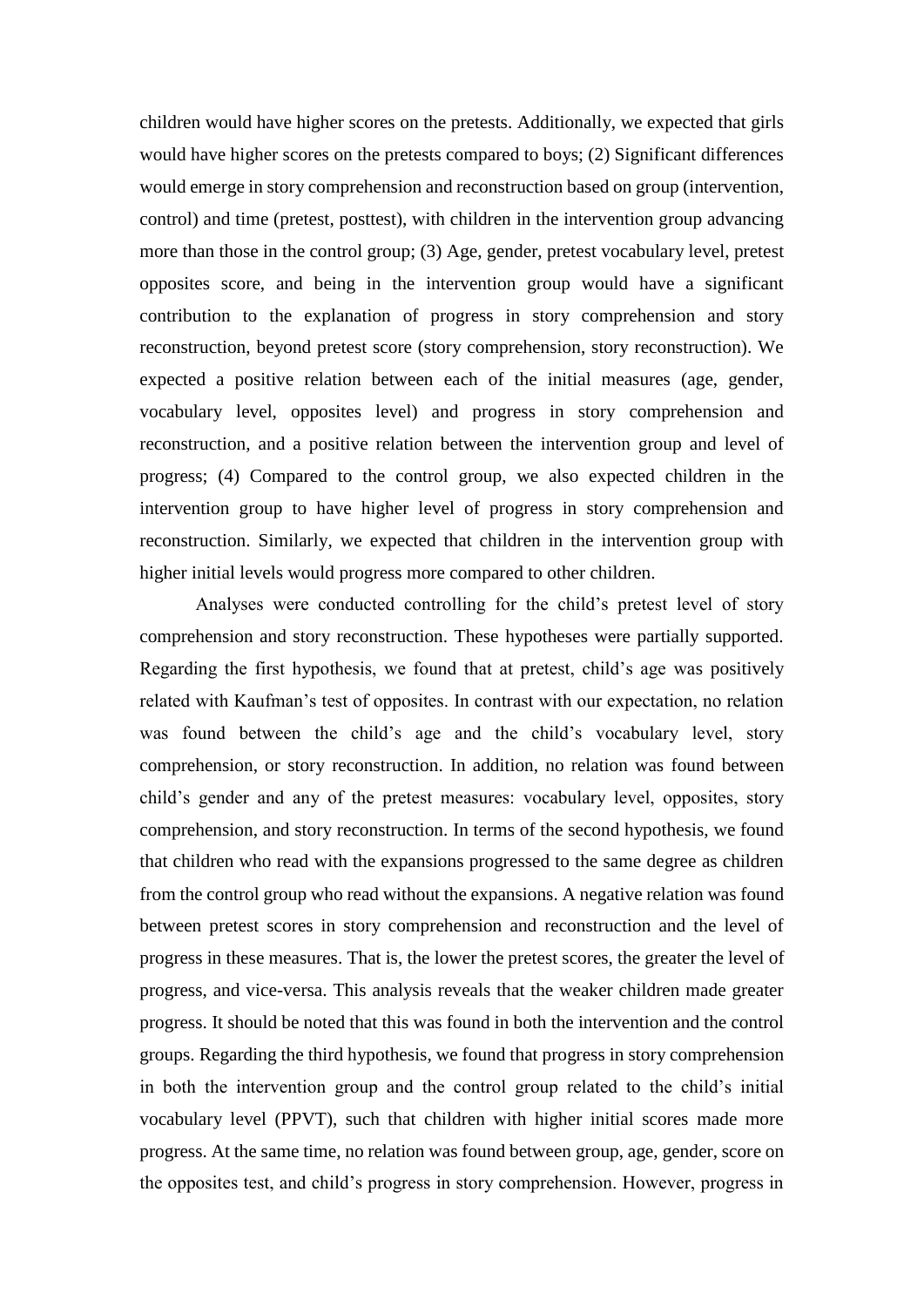story reconstruction was found to relate to pretest opposites score, with higher scores on the test showing greater growth in story reconstruction. No relation was found between group, age, gender, and vocabulary level with progress in story reconstruction. Tests of the fourth hypothesis revealed that in the control group, there was no relation between pretest vocabulary level and progress in story comprehension, while a positive relation was found between these variables in the intervention group, which received expansions. This finding is in contrast to what was found above (the third hypothesis) and arose following a deeper exploration into the effect of the interaction. In other words, children with higher pretest vocabulary levels showed greater progress in story reconstruction only in the intervention group, but not the control group.

We reported above (second hypothesis) that in both groups (intervention and control groups), a negative relation was found between pretest story comprehension and progress in story comprehension, that is, that the weaker children made more progress. Fourth hypothesis analysis clarifies this finding, showing that this relation was stronger in the intervention group that received the expansions compared to the control group. That is, children with lower pretest scores showed greater growth in story comprehension, particularly amongst children in the intervention group. In sum, compared to the control group, the intervention group showed greater progress in story comprehension among children with higher initial vocabulary levels, and among children with lower pretest story comprehension levels. In contrast with the above results (third hypothesis), analysis of the findings relating to the fourth hypothesis revealed that in intervention group, no relation was found between the Kaufman's opposites test and progress in story reconstruction, while a positive relation was found in the control group. That is, in the control group, children with a higher score on the pretest opposites test made greater progress in story reconstruction. This finding shows that children with higher scores on the opposites test succeeded in better understanding the story, despite not receiving the expansions. Thus, the hypothesis relating to progress in story comprehension and story reconstruction was only partially supported. The intervention contributed more to children with higher initial vocabulary levels. However, in contrast with our hypothesis, only children in the control group with higher scores on the opposite tests progressed more in story reconstruction compared to children with lower scores on the opposites test. In other words, children with higher language and cognitive levels succeeded in reconstructing the story after they read the e-book without the support of expansions. The study's findings will be explored in